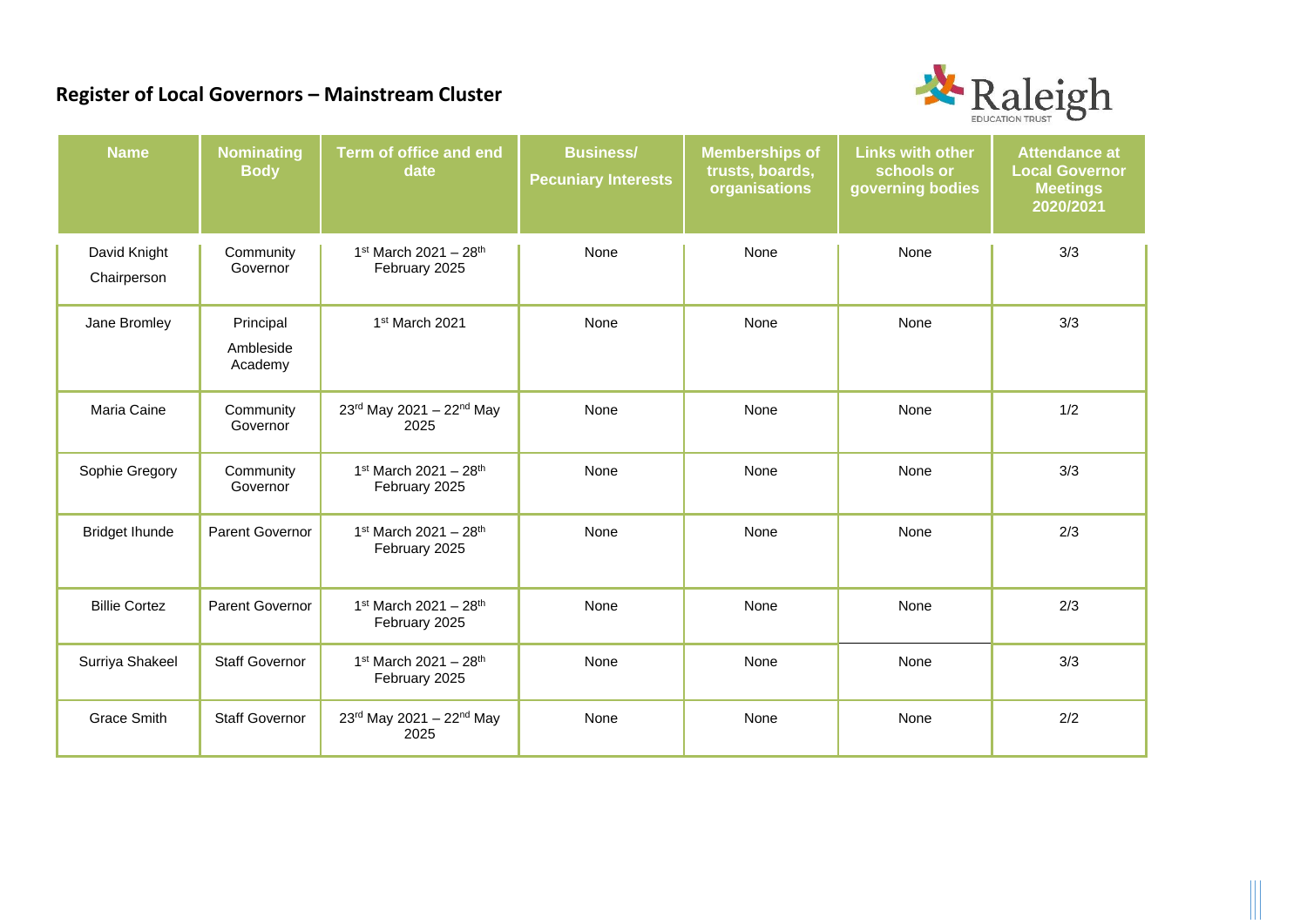## **Register of Local Governors – SEND Cluster**



| <b>Name</b>                  | <b>Nominating</b><br><b>Body</b>  | Term of office and end<br>date                       | <b>Business/</b><br><b>Pecuniary Interests</b> | <b>Memberships of</b><br>trusts, boards,<br>organisations | <b>Links with other</b><br>schools or<br>governing bodies | <b>Attendance at</b><br><b>Local Governor</b><br><b>Meetings</b><br>2020/2021 |
|------------------------------|-----------------------------------|------------------------------------------------------|------------------------------------------------|-----------------------------------------------------------|-----------------------------------------------------------|-------------------------------------------------------------------------------|
| Geetika Goyal<br>Chairperson | Community<br>Governor             | $1st$ March 2021 - 28 <sup>th</sup><br>February 2025 | None                                           | None                                                      | None                                                      | 3/3                                                                           |
| Lee Morgan                   | Principal<br>Westbury<br>Academy  | 1 <sup>st</sup> March 2021                           | None                                           | None                                                      | None                                                      | 3/3                                                                           |
| Andrew Morgan                | Principal<br>Woodlands<br>Academy | 1 <sup>st</sup> March 2021                           | None                                           | None                                                      | None                                                      | 3/3                                                                           |
| <b>Helene Torr</b>           | Community<br>Governor             | 1st March 2021 - 28th<br>February 2025               | None                                           | None                                                      | None                                                      | 3/3                                                                           |
| Jo Dickons                   | <b>Parent Governor</b>            | $1st$ March 2021 - 28 <sup>th</sup><br>February 2025 | None                                           | None                                                      | None                                                      | 3/3                                                                           |
| <b>Andrew Betts</b>          | <b>Staff Governor</b>             | 1st March 2021 - 28th<br>February 2025               | None                                           | <b>National Education</b><br>Union member                 | None                                                      | 3/3                                                                           |
| Megan Rainer                 | <b>Staff Governor</b>             | $1st$ March 2021 - 28 <sup>th</sup><br>February 2025 | None                                           | None                                                      | None                                                      | 2/3                                                                           |